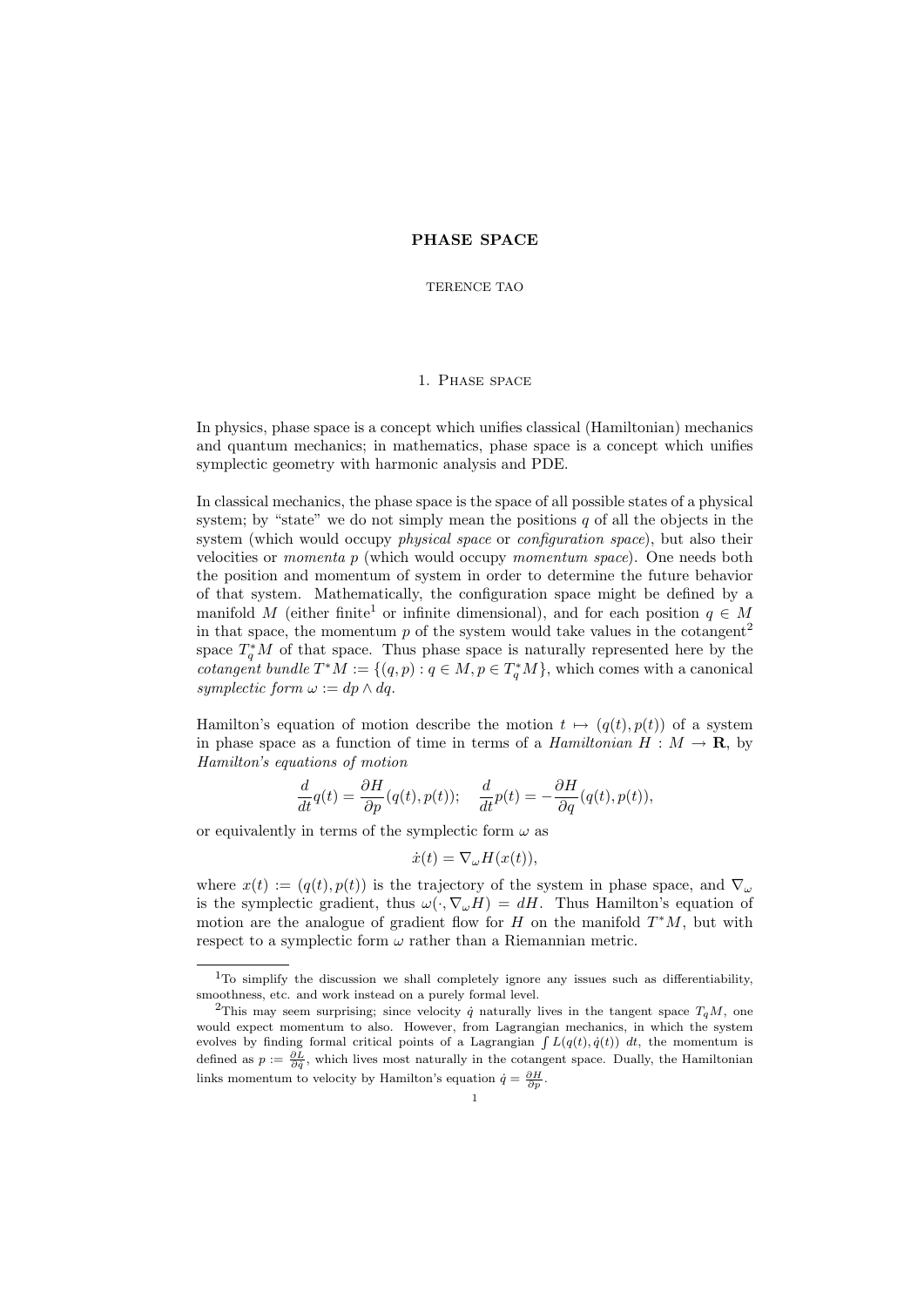An alternative description of Hamiltonian's equations is in terms of observables, which in classical mechanics is simply a function  $A: T^*M \to \mathbf{R}$  in phase space (thus the Hamiltonian is itself an observable, known as the energy). Hamilton's equation of motion then become

$$
\frac{d}{dt}A(x(t)) = \{A, H\}(x(t))
$$

where  $\{A, H\} := \omega(\nabla_{\omega}A, \nabla_{\omega}H)$  is the *Poisson bracket* of A and H.

Now we turn to quantum mechanics. As is well known, a quantum mechanical state does not necessarily have a well-defined position or a well-defined momentum (and certainly cannot have both). Nevertheless, the notion of phase space  $T^*M$ , and of a Hamiltonian  $H: T^*M \to \mathbf{R}$  survives, and indeed can be viewed as a crucial link between what otherwise looks like two very different theories. A state is now not a point in phase space, but is instead a wave function, which is a complex-valued function  $\psi : M \to \mathbf{C}$  (usually normalized to have total probability one). The classical Hamiltonian  $H: T^*M \to \mathbf{R}$  is then *quantized* to a self-adjoint operator  $\mathbf{Op}(H): M \to M$ . The precise prescription of this quantization is technical (and not even unique), but can be described informally as follows. Certain classes of wave function are strongly localized in both position and momentum; for instance a function which is a "wave packet", which roughly speaking is a function which looks (in local co-ordinates) like

$$
\psi(q) \approx e^{\frac{i}{\hbar}(q-q_0)\cdot p_0}\varphi(q-q_0),\tag{1}
$$

where  $\varphi(q - q_0)$  is a bump function localized to near  $q_0$ , and  $\hbar > 0$  is a small parameter (Planck's constant), can be viewed as having position roughly  $q_0$  and frequency roughly  $\frac{p_0}{\hbar}$ , and hence momentum roughly  $p_0$  (by Planck's law  $p = \hbar \xi$ ). The operator  $\mathbf{Op}(H)$  should behave like the classical Hamiltonian in the sense that

$$
\mathbf{Op}(H)\psi \approx H(q_0, p_0)\psi
$$

whenever  $\psi$  is localized to have position near  $q_0$  and momentum near  $p_0$ . Hamilton's equations of motion can then be replaced by *Schrödinger's equation of motion* 

$$
\frac{d\psi}{dt} = -\frac{i}{\hbar} \mathbf{Op}(H)\psi.
$$

This equation may not initially resemble Hamilton's equation, but they become much more similar when tested against observables. Indeed, for any observable  $A: T^*M \to \mathbf{R}$ , with its corresponding quantization  $\mathbf{Op}(A)$ , we have (formally, at least) the Heisenberg equation

$$
\frac{d}{dt}\langle \mathbf{Op}(A)\psi(t),\psi(t)\rangle = \langle \frac{i}{\hbar}[\mathbf{Op}(H),\mathbf{Op}(A)]\psi(t),\psi(t)\rangle
$$

where  $[Op(H), Op(A)] = Op(H)Op(A) - Op(A)Op(H)$  is the Lie bracket or commutator of  $\text{Op}(H)$  and  $\text{Op}(A)$ .

The analogy between quantum mechanics and classical mechanics provides a fertile heuristic platform for analyzing functions  $\psi : M \to \mathbf{C}$  in general (not necessarily wave functions associated to a quantum system) by viewing them as distributions in phase space, though the famous Heisenberg uncertainty principle prevents this analogy from being formalized perfectly (unless one introduces correction terms which are lower order in  $\hbar$ ). From such tools as localized Fourier transforms one